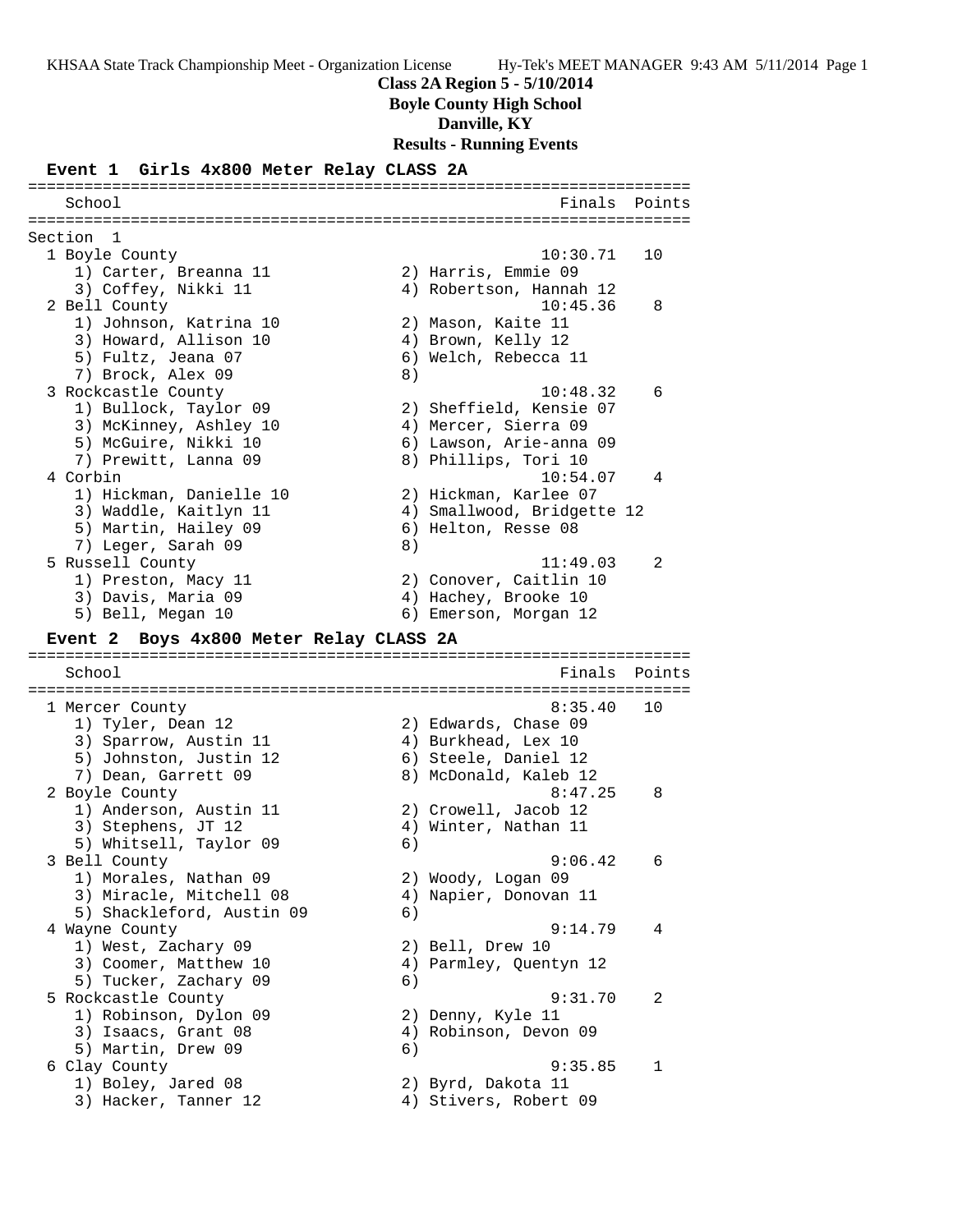# **Class 2A Region 5 - 5/10/2014**

**Boyle County High School**

# **Danville, KY**

**Results - Running Events**

# **....Event 2 Boys 4x800 Meter Relay CLASS 2A**

| 5) Henson, Phillip 12 | 6) Ferrell, Tyler 09    |
|-----------------------|-------------------------|
| 7) Allen, Jacob 09    | 8) Root, Michael 12     |
| 7 Corbin              | 10:09.07                |
| 1) Hinkle, Tyler 10   | 2) Oakley, Porter 08    |
| 3) Helm, Matthew 10   | 4) Poynter, Jeremiah 09 |
| 5) French, Julian 08  | 6)                      |
| 8 Russell County      | 10:14.95                |
| 1) Marson, Dillon 11  | 2) Bunch, Brian 10      |
| 3) Kemp, Anthony 12   | 4) Beane, Waylon 10     |
| 5) Wright, TJ 11      | 6)                      |

# **Event 3 Girls 100 Meter Hurdles CLASS 2A**

| Name                           | Year School          | Finals Points |                |
|--------------------------------|----------------------|---------------|----------------|
| 1 Fleming, Amanda<br>Section 2 | 11 Bell County       | 22.24         |                |
| 1 Bean, Bailey                 | 12 Russell County    | 16.78         | 10             |
| 2 Cochran, Tiara               | 11 Casey County      | 17.40         | 8              |
| 3 Phillips, Bailey             | 11 Russell County    | 17.52         | 6              |
| 4 Brock, Alex                  | 09 Bell County       | 18.41         | 4              |
| 5 Allen, Alyssa                | 12 Rockcastle County | 19.00         | $\mathfrak{D}$ |
| 6 Martin, Hailey               | 09 Corbin            | 19.11         |                |
| 7 Patterson, Megan             | 10 Knox Central      | 20.38         |                |
| 8 Smith, Breanna               | 09 Corbin            | 21.09         |                |

### **Event 4 Boys 110 Meter Hurdles CLASS 2A**

| Name               | Year School       | Finals Points |                |
|--------------------|-------------------|---------------|----------------|
| 1 Ellis, Blake     | 12 Russell County | 15.91         | 1 N            |
| 2 Johnston, Justin | 12 Mercer County  | 17.18         | 8              |
| 3 Leahey, Patrick  | 11 Boyle County   | 17.46         | -6             |
| 4 Johnson, Andrew  | 12 Corbin         | 17.67         | 4              |
| 5 Bean, Chapman    | 11 Boyle County   | 17.91         | $\mathfrak{D}$ |
| 6 Root, Michael    | 12 Clay County    | 17.99         |                |
| 7 Johnson, Aaron   | 08 Mercer County  | 18.51         |                |
| 8 Sharp, Jeremy    | 10 Knox Central   | 19.32         |                |
|                    |                   |               |                |

# **Event 5 Girls 100 Meter Dash CLASS 2A**

| Name                                                                                                                           | Year School                                                                                                    | Finals                                             | Points             |
|--------------------------------------------------------------------------------------------------------------------------------|----------------------------------------------------------------------------------------------------------------|----------------------------------------------------|--------------------|
| 1 Elmore, Chelsea<br>2 Gearding, Hayley<br>3 Bean, Izzy<br>4 Morales, Haley<br>5 Lacefield, Eve<br>6 Fultz, Jeana<br>Section 3 | 07 Casey County<br>10 Wayne County<br>09 Russell County<br>07 Bell County<br>08 Knox Central<br>07 Bell County | 14.28<br>14.88<br>15.32<br>15.73<br>15.84<br>16.14 |                    |
| 1 Gastineau, Lacey<br>2 Reed, Janelle<br>3 Thompson, Kylie<br>4 Henegar, Hannah                                                | 12 Rockcastle County<br>07 Knox Central<br>09 Boyle County<br>11 Corbin                                        | 13.04<br>13.25<br>13.29<br>13.84                   | 1 O<br>8<br>6<br>4 |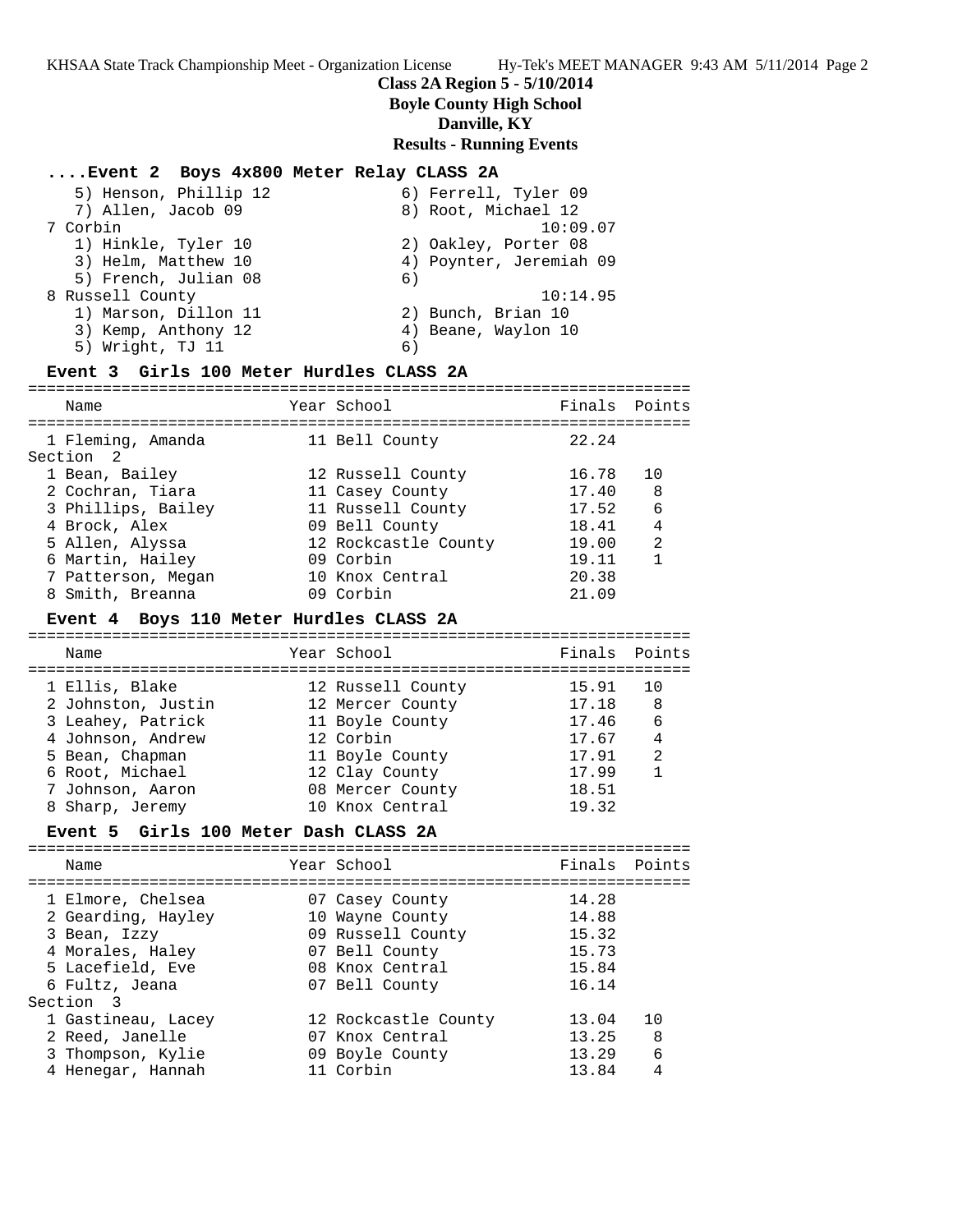**Class 2A Region 5 - 5/10/2014**

**Boyle County High School**

**Danville, KY**

**Results - Running Events**

| Event 5 Girls 100 Meter Dash CLASS 2A            |                                                           |        |
|--------------------------------------------------|-----------------------------------------------------------|--------|
| 5 Brown, Gentry                                  | 12 Mercer County<br>13.86                                 | 2      |
| 6 Mercer, Jennifer                               | 09 Rockcastle County<br>13.87                             | 1      |
| 7 Malone, Alexis                                 | 14.09<br>09 Wayne County                                  |        |
| 8 Wynn, Madicyn                                  | 10 Corbin<br>14.63                                        |        |
| Event 6 Boys 100 Meter Dash CLASS 2A             |                                                           |        |
|                                                  | Finals                                                    | Points |
| Name                                             | Year School                                               |        |
| Section 1                                        |                                                           |        |
| 1 Estep, Justin                                  | 12.78<br>12 Clay County                                   |        |
| 2 Underwood, Devin                               | 13.51<br>10 Garrard County                                |        |
| Section 2                                        |                                                           |        |
| 1 Smith, D                                       | 09 Mercer County<br>11.91                                 | 1      |
| 2 Bell, Tristin                                  | 11 Boyle County<br>12.36                                  |        |
| 3 Langford, Tyler                                | 11 Rockcastle County<br>12.40                             |        |
| 4 Harris, Andrew                                 | 12.52<br>12 Bell County                                   |        |
| 5 Rowe, Dalton<br>6 Kubas, Max                   | 09 Rockcastle County<br>12.63<br>09 Knox Central<br>12.95 |        |
| Section 3                                        |                                                           |        |
| 1 Morrow, Tristen                                | 12 Boyle County<br>11.32                                  | 10     |
| 2 Ratcliff, Jordan                               | 11 Russell County<br>11.46                                | 8      |
| 3 Waddle, Taylor                                 | 12 Corbin<br>11.53                                        | 6      |
| 4 Humfleet, Treyton                              | 09 Bell County<br>11.59                                   | 4      |
| 5 Ford, Kobe                                     | 11.88<br>10 Mercer County                                 | 2      |
| 6 Coppock, Jake                                  | 11 Corbin<br>12.16                                        |        |
| 7 Johnson, Andrew                                | 12.36<br>09 Knox Central                                  |        |
| 8 Kemp, Anthony                                  | 12.96<br>12 Russell County                                |        |
| Event 7 Girls 4x200 Meter Relay CLASS 2A         |                                                           |        |
| School                                           | Finals                                                    | Points |
|                                                  |                                                           |        |
| Section <sub>2</sub>                             |                                                           |        |
| 1 Boyle County                                   | 1:51.80                                                   | 10     |
| 1) Baker, Cait 11                                | 2) Carter, Breanna 11                                     |        |
| 3) Thompson, Kylie 09                            | 4) Knetsche, Emily 08                                     |        |
| 5) Hall, Allison 10<br>7) Hester, Holli 12       | 6) Robertson, Hannah 12<br>8) Harris, Emmie 09            |        |
| 2 Russell County                                 | 1:52.13                                                   | 8      |
| 1) Bean, Bailey 12                               | 2) Phillips, Bailey 11                                    |        |
| 3) Coffey, Kaitlin 09                            | 4) Feldhaus, Claire 09                                    |        |
| 5) Conover, Caitlin 10                           | 6) Bean, Gabby 10                                         |        |
| 3 Mercer County                                  | 1:55.24                                                   | 6      |
| 1) Brown, Gentry 12                              | 2) Harder, Bailey 10                                      |        |
| 3) Mollett, Anna 11                              | 4) Taylor, Janelle 08                                     |        |
| 5) Gray, Taylor 11                               | 6)                                                        |        |
| 4 Rockcastle County                              | 1:55.67                                                   | 4      |
| 1) Bullock, Taylor 09                            | 2) Lawson, Arie-anna 09                                   |        |
| 3) Mercer, Jennifer 09<br>5) McKinney, Ashley 10 | 4) Mercer, Sierra 09                                      |        |
| 7) Hensley, Katie 09                             | 6) Allen, Alyssa 12<br>8) Phillips, Tori 10               |        |
| 5 Corbin                                         | 2:01.06                                                   | 2      |
|                                                  |                                                           |        |
| 1) Hickman, Arynn 08                             | 2) Martin, Hailey 09                                      |        |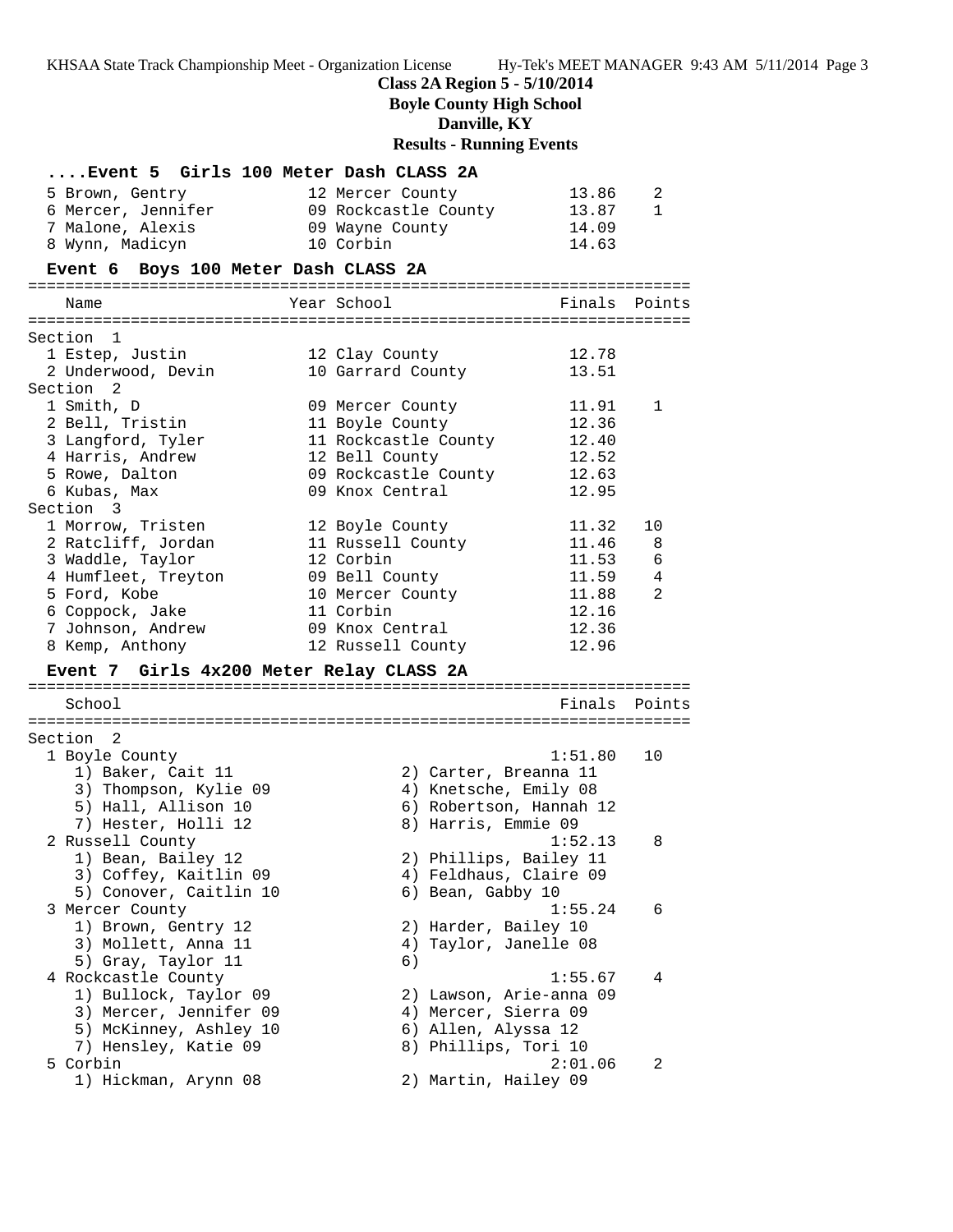**Class 2A Region 5 - 5/10/2014**

### **Boyle County High School**

### **Danville, KY**

### **Results - Running Events**

### **....Event 7 Girls 4x200 Meter Relay CLASS 2A**

 3) Lay, Samantha 12 4) Hickman, Karlee 07 5) Smith, Breanna 09 6) Wynn, Madicyn 10 6 Casey County 2:04.52 1 1) Dallman, Allison 10 2) Lynn, Haley 09 3) Lynn, Hannah 09 4) Davison, Noel 07 5) Cochran, Tiara 11 (6) Miller, Lakken 11 7) Elmore, Chelsea 07 8) Vaughn, Jenna 07 7 Bell County 2:06.00 1) Howard, Allison 10 2) Mason, Kaite 11 3) Bingham, Taylor 11  $\qquad \qquad$  4) Brock, Alex 09 5) Brown, Kelly 12 6) Johnson, Katrina 10 7) Morales, Haley 07 8) Mills, Elizabeth 11 -- Knox Central de Communication of the DQ out of zone 1) Visoso, Ashley 08 2) Ledington, Sydnie 07 3) Callebs, Macayla 07 (4) Lacefield, Eve 08 **Event 8 Boys 4x200 Meter Relay CLASS 2A** ======================================================================= School **Finals** Points Points Points Points Points Points Points Points Points Points Points Points Points Points Points Points Points Points Points Points Points Points Points Points Points Points Points Points Points Poi ======================================================================= Section 1 1 Boyle County 1:32.97 10 1) Carman, Jonathan 11 and 2) Leigh, Zach 11 3) Short, Ryan 11 4) Morrow, Tristen 12 5) Stephens, JT 12 6) Winter, Nathan 11 7) Stewart-Hoskins, Aiden 11  $\qquad \qquad$  8) Bean, Chapman 11 2 Mercer County 1:34.63 8 1) Ford, Kobe 10 2) Sparrow, Austin 11 3) Moore, Chase 10 (4) Steele, Daniel 12 5) Smith, D 09 6) Johnston, Justin 12 7) Tyler, Dean 12 8) Montgomery, Heath 10 3 Corbin 1:35.41 6 1) Hopper, Kenny 11 2) French, Jonah 09 3) Coppock, Jake 11 (4) Waddle, Taylor 12 5) Simpson, Dustin 10 (6) Akins, Connor 09 7) Reedy, William 11 8) Taylor, Corey 11 4 Russell County 1:39.25 4 1) Ellis, Blake 12 2) Ratcliff, Jordan 11 3) Mann, Braxton 10 4) Anderson, Bryce 11 5) Conner, Ryan 10 6) Hughes, Keith 09 5 Knox Central 1:41.77 2 1) Clark, Johnny 11 2) Sharp, Jeremy 10 3) Robinson, Frankie 10  $\qquad \qquad$  4) Kubas, Max 09 6 Bell County 1:44.12 1 1) Humfleet, Treyton 09 2) Harris, Andrew 12 3) Allen, Josh 08 4) Asher, Austin 09 5) Collett, Ben 12 (6) 7 Rockcastle County 1:44.37 1) Rowe, Dalton 09 2) Langford, Tyler 11 3) Denny, Kyle 11 4) Robinson, Devon 09 5) Mills, Austin 09 (6) 8 Clay County 1:48.20 1) Ferrell, Tyler 09 2) Estep, Justin 12 3) Henson, Phillip 12 (4) Boley, Jared 08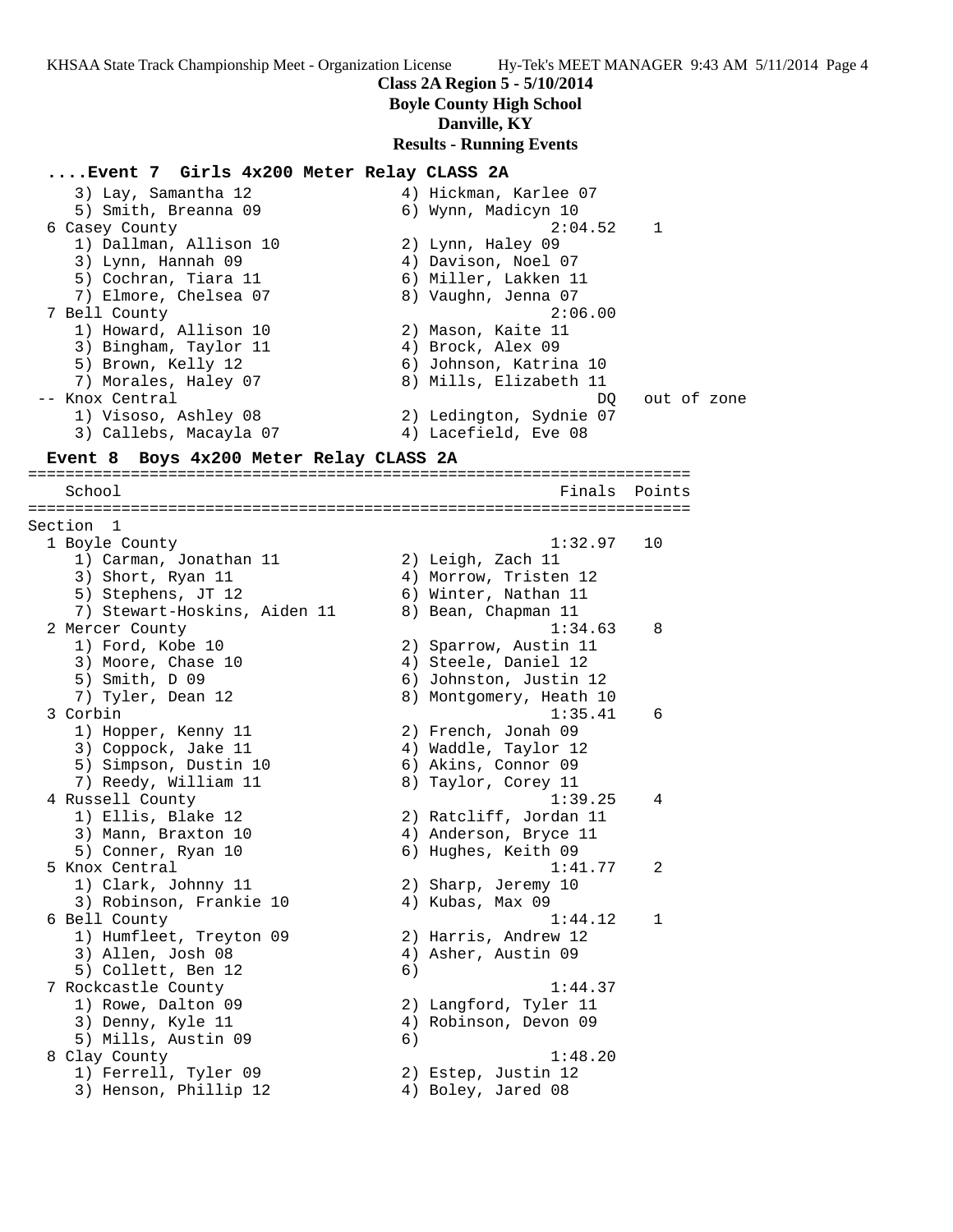**Class 2A Region 5 - 5/10/2014**

**Boyle County High School**

**Danville, KY**

**Results - Running Events**

#### **....Event 8 Boys 4x200 Meter Relay CLASS 2A**

5) Byrd, Dakota 11 6) Smith, Wes 10 7) Root, Michael 12 8) Hacker, Tanner 12

#### **Event 9 Girls 1600 Meter Run CLASS 2A**

======================================================================= Name The Year School The Finals Points ======================================================================= 1 Coffey, Nikki 11 Boyle County 5:32.91 10 2 Elliott, Sabrina 12 Knox Central 5:38.29 8 3 Vaughn, Jenna 07 Casey County 5:47.44 6 4 Helton, Resse 08 Corbin 6:06.27 4 5 Prewitt, Lanna 09 Rockcastle County 6:07.95 2 6 Gray, Taylor 11 Mercer County 6:08.28 1 7 Smallwood, Bridgette 12 Corbin 6:16.77 8 Sheffield, Kensie 07 Rockcastle County 6:20.46 9 Davison, Breanna 07 Casey County 6:27.58 10 Combs, Kaylie 11 Clay County 6:27.60 11 Hachey, Brooke 10 Russell County 6:53.79 12 Bryant, Sarah 12 Russell County 7:28.17 13 Dezarn, Kaitlin 07 Clay County 8:42.65

#### **Event 10 Boys 1600 Meter Run CLASS 2A**

======================================================================= Name Year School Finals Points ======================================================================= 1 Grecco, Cole 12 Garrard County 4:45.13 10 2 Parmley, Quentyn 12 Wayne County 4:48.08 8 3 Napier, Donovan 11 Bell County 4:48.22 6 4 Anderson, Austin 11 Boyle County 4:49.17 4 5 Miracle, Mitchell 08 Bell County 5:01.80 2 6 Hurley, Devon 12 Knox Central 5:08.47 1 7 Williams, Chase  $109$  Casey County 5:11.11 8 Stivers, Robert 09 Clay County 5:13.64 9 West, Zachary 09 Wayne County 5:17.94 10 Hacker, Tanner 12 Clay County 5:27.04 11 Divine, Ty **08 Mercer County** 5:33.30 12 Isaacs, Grant 08 Rockcastle County 5:37.44 13 Beane, Waylon 10 Russell County 5:37.83 14 Hinkle, Tyler 10 Corbin 5:51.35 15 Oakley, Porter 08 Corbin 5:57.01

### **Event 11 Girls 4x100 Meter Relay CLASS 2A**

======================================================================= School **Finals Points** ======================================================================= 1 Clay County 1:02.94 1) Gray, Nicole 11 2) Holmes, Brittany 10 3) Jackson, Amber 09 4) Combs, Kaylie 11 5) Sizemore, Chasity 08 6) Jordan, Desiree 10 Section 2<br>1 Boyle County 1 Boyle County 53.59 10 1) Baker, Cait 11 2) Knetsche, Emily 08 3) Hester, Holli 12 4) Thompson, Kylie 09 5) Hall, Allison 10 6) Carter, Breanna 11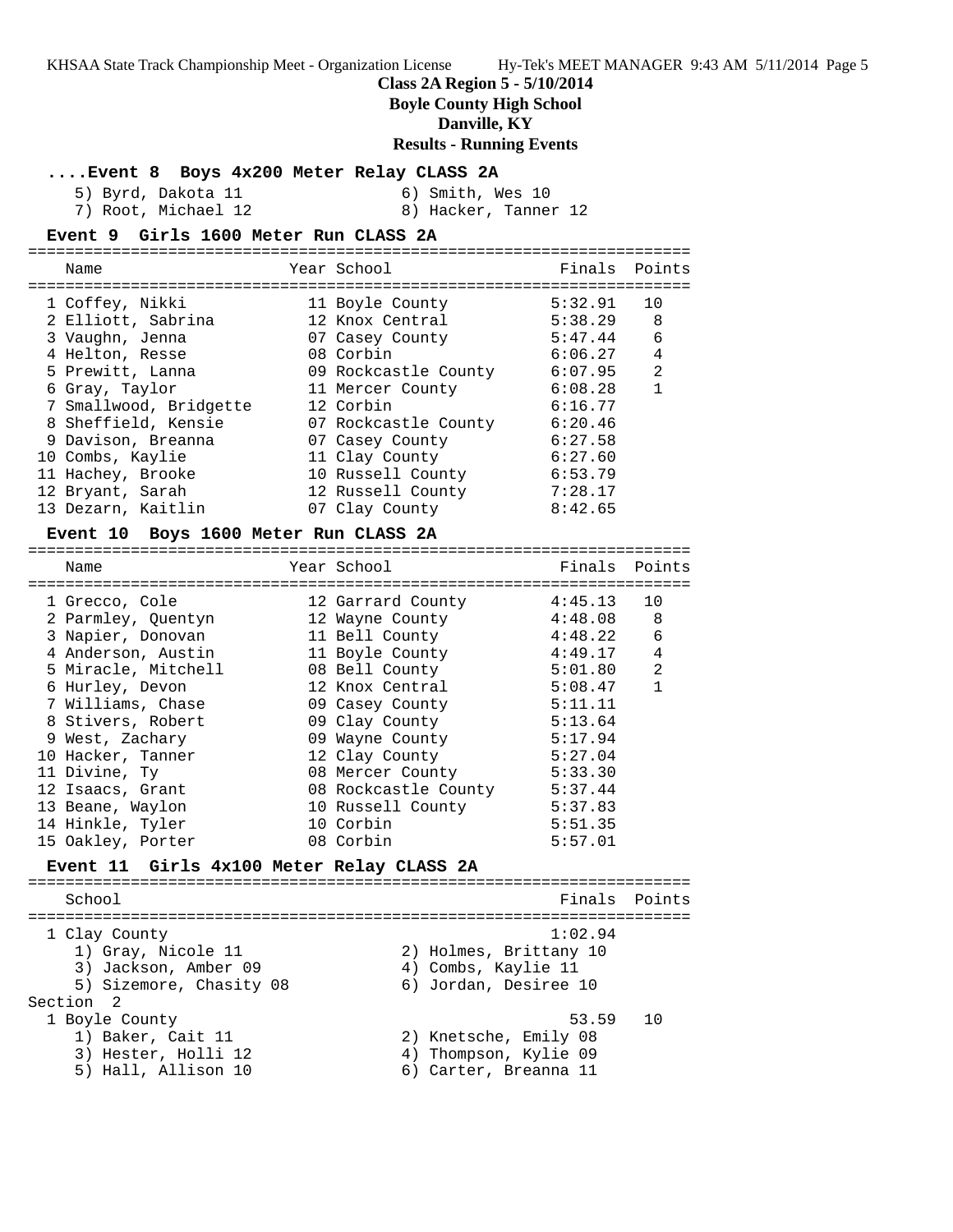**Class 2A Region 5 - 5/10/2014**

**Boyle County High School**

### **Danville, KY**

**Results - Running Events**

#### **....Event 11 Girls 4x100 Meter Relay CLASS 2A**

7) Harris, Emmie 09 (8) 2 Rockcastle County 55.20 8 1) Allen, Alyssa 12 2) McKinney, Ashley 10 3) Lawson, Arie-anna 09 4) Mercer, Jennifer 09 5) McGuire, Nikki 10 (6) Mercer, Sierra 09 7) Phillips, Tori 10 8) Bullock, Taylor 09 3 Bell County 56.47 6 1) Howard, Allison 10 2) Bingham, Taylor 11 3) Brock, Alex 09 4) Johnson, Katrina 10 5) Morales, Haley 07 (6) Brown, Kelly 12 7) Fleming, Amanda 11 and 8) Mason, Kaite 11 4 Mercer County 56.60 4 1) Brown, Gentry 12 2) Harder, Bailey 10 3) Mollett, Anna 11 4) Taylor, Janelle 08 5) Gray, Taylor 11 6) 5 Russell County 56.97 2 1) Feldhaus, Claire 09 2) Conover, Caitlin 10 3) Bean, Izzy 09 4) Coffey, Kaitlin 09 5) Bean, Gabby 10 6) Robertson, Sierra 09 6 Corbin 58.47 1 1) Hickman, Arynn 08 2) Lay, Samantha 12 3) Wynn, Madicyn 10 4) Henegar, Hannah 11 5) Smith, Breanna 09 6) Hickman, Karlee 07 7) Martin, Hailey 09 8) 7 Casey County 59.03 1) Lynn, Haley 09 2) Lynn, Hannah 09 3) Davison, Noel 07 (4) Carmen, Jenna 09 5) Stringer, Shelby 11 6) Couch, Jadrian 08 7) Miller, Lakken 11 8) Elmore, Chelsea 07 8 Knox Central 1:01.86 1) Reed, Janelle 07 2) Lacefield, Eve 08 3) Callebs, Macayla 07 4) Warren, Cassie 09 **Event 12 Boys 4x100 Meter Relay CLASS 2A** ======================================================================= School **Finals** Points ======================================================================= Section 1 1 Garrard County 54.74 1) Rector, Bradley 12 2) Underwood, Devin 10 3) Shaden, Justin 12 (4) Turner, Chase 09 5) Redmon, Mike 10 (6) Section 2<br>1 Boyle County 1 Boyle County 45.29 10 1) Bean, Chapman 11 2) Leigh, Zach 11 3) Stewart-Hoskins, Aiden 11  $\hskip10mm$  4) Short, Ryan 11 5) McKinney, Levi 12 6) Morrow, Tristen 12 7) Bell, Tristin 11 (8)<br>
2 Mercer County 2 Mercer County 45.37 8 1) Ford, Kobe 10 2) Smith, D 09 3) Moore, Chase 10  $\hskip 1.6cm 4$  Steele, Daniel 12 5) Sparrow, Austin 11 6) Johnston, Justin 12 7) Tyler, Dean 12 8) Dunn, Jordan 12 3 Corbin 45.92 6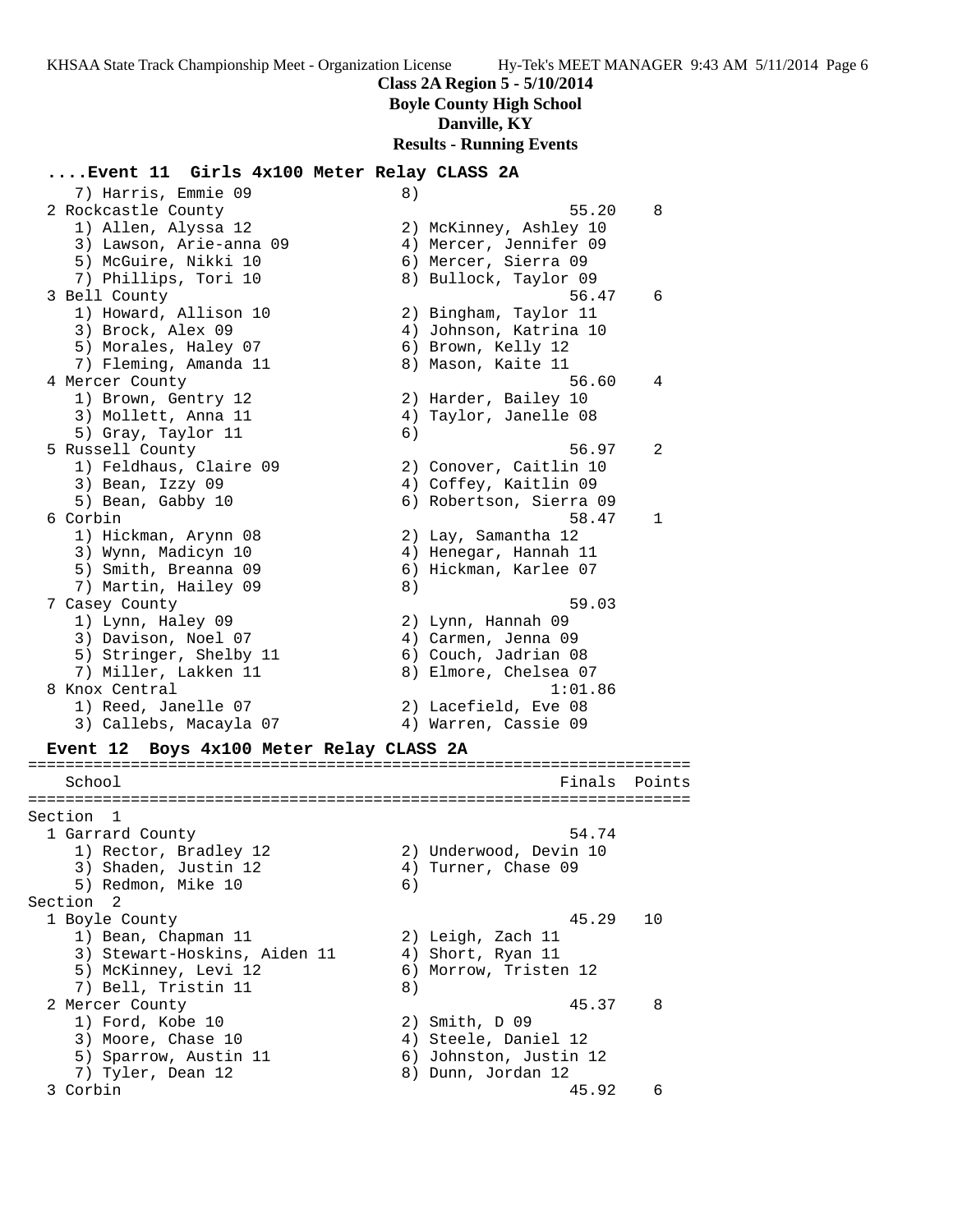**Class 2A Region 5 - 5/10/2014**

# **Boyle County High School**

# **Danville, KY**

# **Results - Running Events**

# **....Event 12 Boys 4x100 Meter Relay CLASS 2A**

| 1) Hopper, Kenny 11     |    | 2) French, Jonah 09     |               |
|-------------------------|----|-------------------------|---------------|
| 3) Coppock, Jake 11     |    | 4) Waddle, Taylor 12    |               |
| 5) Simpson, Dustin 10   |    | 6) Akins, Connor 09     |               |
| 7) Reedy, William 11    |    | 8) Taylor, Corey 11     |               |
| 4 Clay County           |    | 48.65                   | 4             |
| 1) Byrd, Dakota 11      |    | 2) Estep, Justin 12     |               |
| 3) Henson, Phillip 12   |    | 4) Root, Michael 12     |               |
| 5) Smith, Wes 10        |    | 6) Hacker, Tanner 12    |               |
| 7) Ferrell, Tyler 09    |    | 8) Boley, Jared 08      |               |
| 5 Russell County        |    | 48.86                   | $\mathcal{L}$ |
| 1) Hughes, Keith 09     |    | 2) Mann, Braxton 10     |               |
| 3) Anderson, Bryce 11   |    | 4) Ratcliff, Jordan 11  |               |
| 5) Conner, Ryan 10      |    | 6) Kemp, Anthony 12     |               |
| 6 Knox Central          |    | 48.95                   | $\mathbf{1}$  |
| 1) Adams, Josh 12       |    | 2) Kubas, Max 09        |               |
| 3) Clark, Johnny 11     |    | 4) Johnson, Andrew 09   |               |
| 7 Bell County           |    | 49.21                   |               |
| 1) Humfleet, Treyton 09 |    | 2) Asher, Austin 09     |               |
| 3) Allen, Josh 08       |    | 4) Harris, Andrew 12    |               |
| 5) Collett, Ben 12      | 6) |                         |               |
| 8 Rockcastle County     |    | 51.07                   |               |
| 1) Rowe, Dalton 09      |    | 2) Hendrickson, Evan 07 |               |
| 3) Mills, Austin 09     |    | 4) Langford, Tyler 11   |               |
| 5) Harper, Tyler 12     | 6) |                         |               |

### **Event 13 Girls 400 Meter Dash CLASS 2A**

| Name                | Year School          | Finals Points |                |
|---------------------|----------------------|---------------|----------------|
|                     |                      |               |                |
| 1 Elmore, Chelsea   | 07 Casey County      | 1:09.46       |                |
| 2 Waddle, Kaitlyn   | 11 Corbin            | 1:10.87       |                |
| 3 Conover, Caitlin  | 10 Russell County    | 1:13.20       |                |
| 4 Fultz, Jeana      | 07 Bell County       | 1:22.96       |                |
| Section 3           |                      |               |                |
| 1 Gastineau, Lacey  | 12 Rockcastle County | 1:02.38       | 1 O            |
| 2 Robertson, Hannah | 12 Boyle County      | 1:03.58       | 8              |
| 3 Feldhaus, Claire  | 09 Russell County    | 1:03.62       | $\epsilon$     |
| 4 Hensley, Katie    | 09 Rockcastle County | 1:03.75       |                |
| 5 Malone, Alexis    | 09 Wayne County      | 1:06.54       | $\mathfrak{D}$ |
| 6 Hickman, Karlee   | 07 Corbin            | 1:07.87       | 1              |
| 7 Gray, Nicole      | 11 Clay County       | 1:09.37       |                |
| 8 Reed, Janelle     | 07 Knox Central      | 1:11.86       |                |

# **Event 14 Boys 400 Meter Dash CLASS 2A**

| Name                | Year School          | Finals Points |  |
|---------------------|----------------------|---------------|--|
| Section 2           |                      |               |  |
| 1 Robinson, Frankie | 10 Knox Central      | 57.63         |  |
| 2 Durham, Blake     | 11 Casey County      | 58.10         |  |
| 3 Robinson, Devon   | 09 Rockcastle County | 58.71         |  |
| 4 Hughes, Keith     | 09 Russell County    | 59.76         |  |
| 5 Hendrickson, Evan | 07 Rockcastle County | 1:00.35       |  |
| 6 Bell, Drew        | 10 Wayne County      | 1:01.08       |  |
|                     |                      |               |  |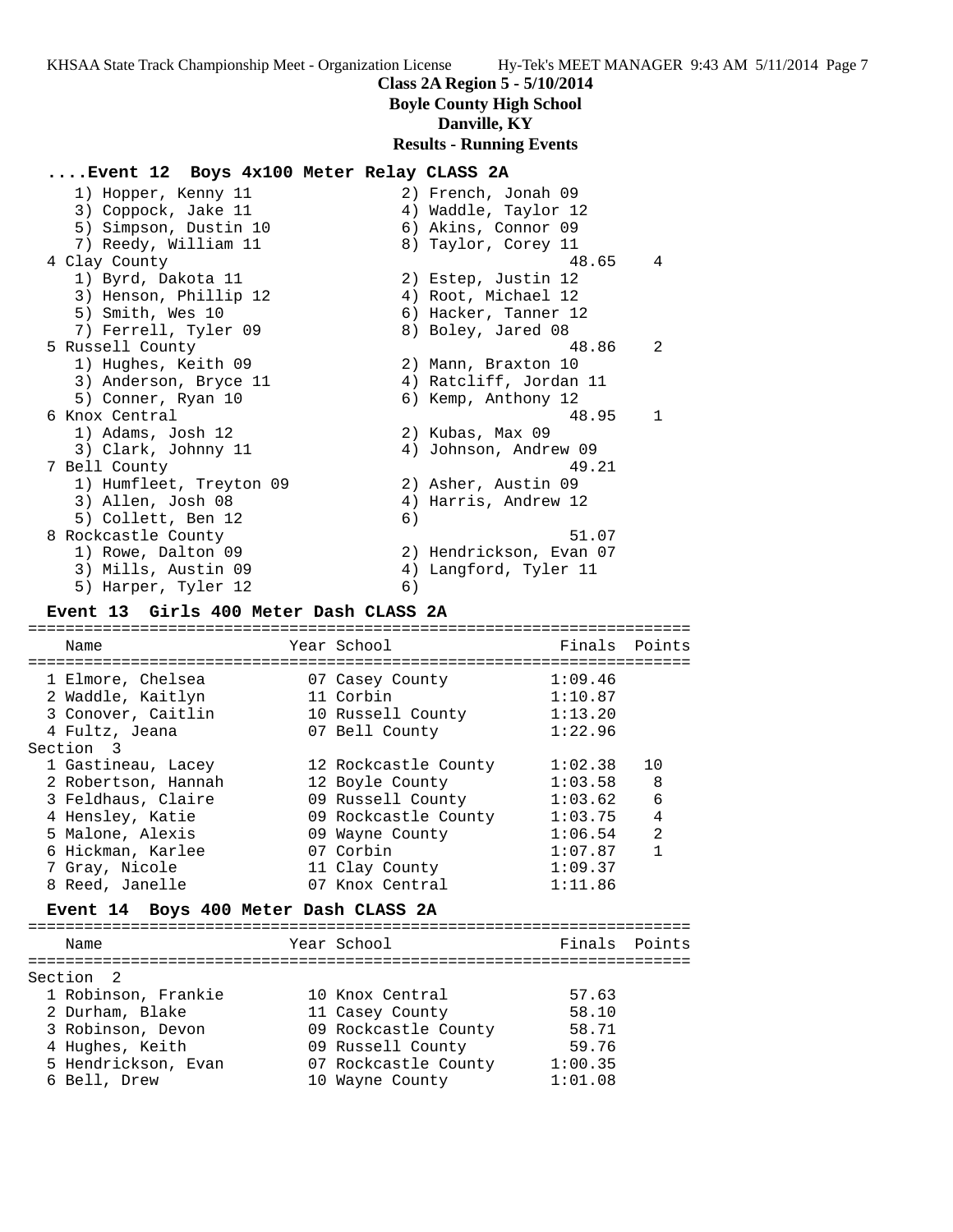**Class 2A Region 5 - 5/10/2014**

**Boyle County High School**

**Danville, KY**

**Results - Running Events**

|                                           | Event 14 Boys 400 Meter Dash CLASS 2A                                                                   |                              |        |
|-------------------------------------------|---------------------------------------------------------------------------------------------------------|------------------------------|--------|
| Section 3                                 |                                                                                                         |                              |        |
| 1 Morrow, Tristen                         | 12 Boyle County                                                                                         | 52.09<br>10                  |        |
| 2 Simpson, Dustin                         | 10 Corbin                                                                                               | 53.53<br>8                   |        |
| 3 Sparrow, Austin                         | 11 Mercer County                                                                                        | 54.94<br>6                   |        |
| 4 Steele, Daniel                          | 12 Mercer County                                                                                        | 55.30 4                      |        |
| 5 Stivers, Robert                         | 09 Clay County                                                                                          | $\overline{2}$<br>55.54      |        |
| 6 Reedy, William                          | 11 Corbin                                                                                               | $\mathbf{1}$<br>55.81        |        |
| 7 Wolf, Ryan                              | 08 Russell County                                                                                       | 56.04                        |        |
| 8 Morales, Nathan                         | 09 Bell County                                                                                          | 58.13                        |        |
| Event 15 Girls 300 Meter Hurdles CLASS 2A |                                                                                                         |                              |        |
| Name                                      | Year School                                                                                             | Finals Points                |        |
|                                           |                                                                                                         |                              |        |
| Section 1<br>1 Smith, Breanna             | 09 Corbin                                                                                               | 55.44                        |        |
| 2 Patterson, Megan                        | 10 Knox Central 1:02.71                                                                                 |                              |        |
| 3 Morales, Haley                          | 07 Bell County                                                                                          | 1:06.17                      |        |
| Section <sub>2</sub>                      |                                                                                                         |                              |        |
| 1 Bean, Bailey                            | 12 Russell County                                                                                       | 47.43<br>10                  |        |
|                                           | 2 Harris, Emmie 199 Boyle County                                                                        | 48.16<br>8                   |        |
|                                           | 3 Carter, Breanna 11 Boyle County                                                                       | 50.66<br>6                   |        |
|                                           | 4 Phillips, Bailey 11 Russell County 51.08 4                                                            |                              |        |
| 5 Cochran, Tiara                          |                                                                                                         | 51.33 2                      |        |
|                                           | 11 Casey County<br>09 Corbin                                                                            | $\mathbf{1}$<br>53.12        |        |
|                                           | 6 Martin, Hailey                       09 Corbin<br>7 Mercer, Jennifer             09 Rockcastle County | 53.37                        |        |
| 8 McKinney, Ashley                        | 10 Rockcastle County                                                                                    | 56.36                        |        |
| Event 16 Boys 300 Meter Hurdles CLASS 2A  |                                                                                                         |                              |        |
|                                           |                                                                                                         |                              |        |
| Name                                      | Year School                                                                                             | Finals Points                |        |
| Section 1                                 |                                                                                                         |                              |        |
| 1 Johnson, Aaron                          | 08 Mercer County                                                                                        | 47.77                        |        |
| 2 Kubas, Max                              | 09 Knox Central                                                                                         | 50.06                        |        |
| Section 2                                 |                                                                                                         |                              |        |
| 1 Ellis, Blake                            |                                                                                                         | 41.36<br>10                  |        |
| 2 Johnston, Justin                        | 12 Russell County<br>12 Mercer County<br>11 Boyle County                                                | 43.03 8                      |        |
|                                           |                                                                                                         |                              |        |
|                                           |                                                                                                         |                              | 43.831 |
| 3 Winter, Nathan                          |                                                                                                         | 43.84 6<br>43.84<br>4        |        |
| 4 Stephens, JT                            | 12 Boyle County                                                                                         | 2                            | 43.833 |
| 5 Root, Michael<br>6 Johnson, Andrew      | 12 Clay County<br>12 Corbin                                                                             | 44.14<br>45.63<br>1          |        |
| 7 Byrd, Dakota                            | 11 Clay County                                                                                          | 46.30                        |        |
| 8 Robinson, Dylon                         | 09 Rockcastle County                                                                                    | 47.47                        |        |
| Event 17 Girls 800 Meter Run CLASS 2A     |                                                                                                         |                              |        |
| Name                                      | Year School                                                                                             | Finals Points                |        |
|                                           |                                                                                                         |                              |        |
| Section 1                                 |                                                                                                         |                              |        |
| 1 Coffey, Nikki                           | 11 Boyle County                                                                                         | 2:27.82<br>10                |        |
| 2 Robertson, Hannah                       | 12 Boyle County                                                                                         | 2:29.74<br>8                 |        |
| 3 Elliott, Sabrina<br>4 Hickman, Danielle | 12 Knox Central<br>10 Corbin                                                                            | 2:31.44<br>6<br>4<br>2:31.80 |        |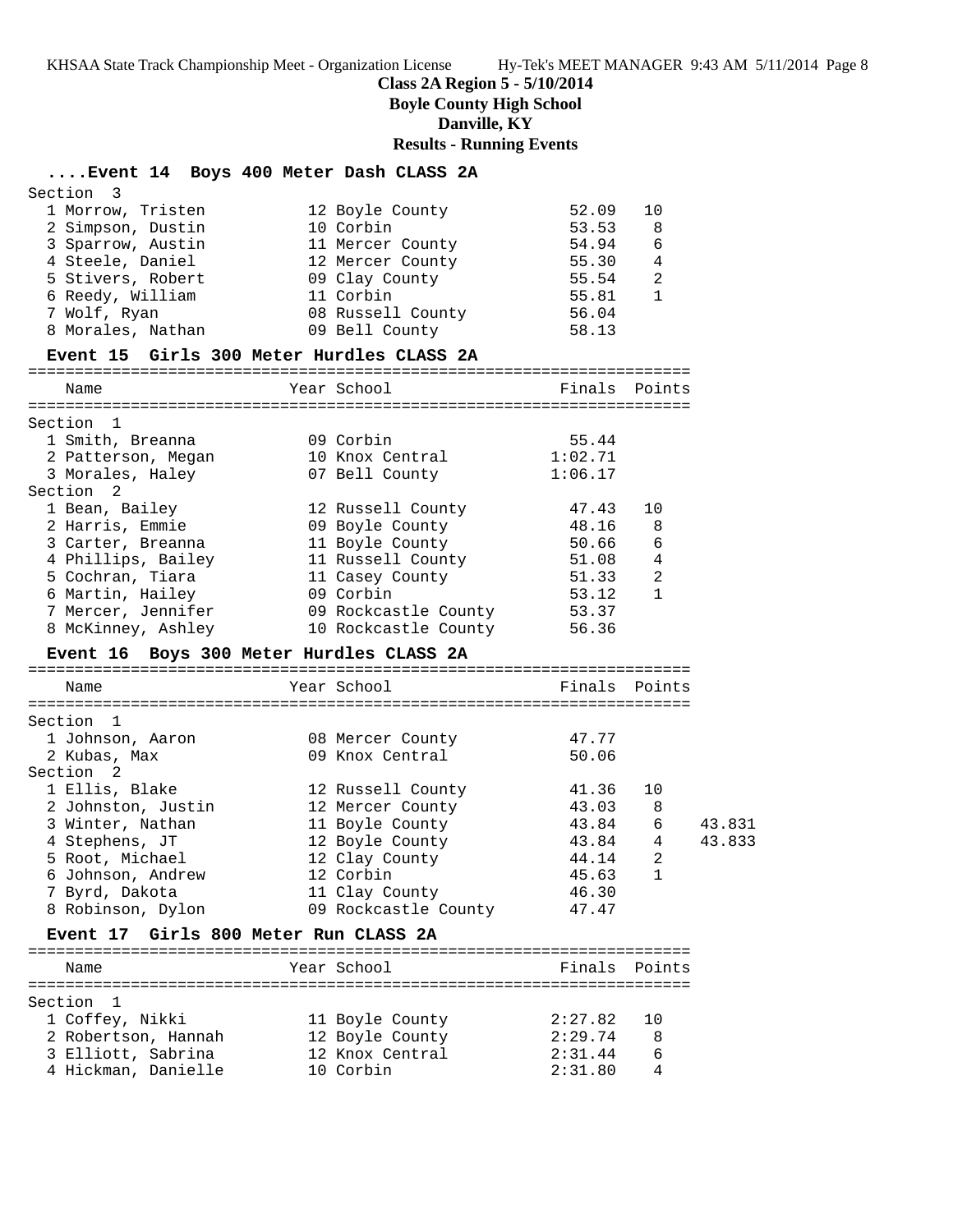### **Class 2A Region 5 - 5/10/2014**

**Boyle County High School**

**Danville, KY**

#### **Results - Running Events**

### **....Event 17 Girls 800 Meter Run CLASS 2A**

| 5 Mercer, Sierra        | 09 Rockcastle County | 2:43.79 | 2 |
|-------------------------|----------------------|---------|---|
| 6 Bullock, Taylor       | 09 Rockcastle County | 2:48.72 |   |
| 7 Gray, Taylor          | 11 Mercer County     | 2:50.46 |   |
| 8 Teets, Cora           | 10 Mercer County     | 2:53.93 |   |
| 9 Davis, Maria          | 09 Russell County    | 2:55.08 |   |
| 10 Smallwood, Bridgette | 12 Corbin            | 2:56.81 |   |
| 11 Davison, Noel        | 07 Casey County      | 2:57.41 |   |
| 12 Preston, Macy        | 11 Russell County    | 2:59.40 |   |
| 13 Combs, Kaylie        | 11 Clay County       | 3:05.82 |   |
| 14 Gibson, Madison      | 08 Knox Central      | 3:15.34 |   |
| 15 Dezarn, Kaitlin      | 07 Clay County       | 3:54.96 |   |

### **Event 18 Boys 800 Meter Run CLASS 2A**

======================================================================= Name Year School Finals Points ======================================================================= 1 Shackleford, Austin 09 Bell County 2:04.32 10 2 Tyler, Dean 12 Mercer County 2:04.41 8 3 Jones, Tucker 12 Corbin 2:10.17 6 4 Burkhead, Lex 10 Mercer County 2:12.67 4 5 Crowell, Jacob 12 Boyle County 2:14.47 2 6 Brown, Noah 08 Casey County 2:15.67 1 7 Denny, Kyle 11 Rockcastle County 2:17.96 8 Woody, Logan 09 Bell County 2:19.05 9 Coomer, Matthew 10 Wayne County 2:19.77 10 Boley, Jared 08 Clay County 2:21.63 11 Beane, Waylon 10 Russell County 2:25.43 12 West, Zachary 09 Wayne County 2:29.72 13 Marson, Dillon 11 Russell County 2:30.86 14 Achenjang, Niven 10 Knox Central 2:31.71 15 Allen, Jacob 09 Clay County 2:32.28 16 Teague, Caleb 07 Knox Central 2:39.52 17 Durham, Blake 11 Casey County 2:52.92

#### **Event 19 Girls 200 Meter Dash CLASS 2A**

| Name               | Year School          | Finals | Points         |
|--------------------|----------------------|--------|----------------|
|                    |                      |        |                |
| Section<br>- 2     |                      |        |                |
| 1 Dallman, Allison | 10 Casey County      | 28.97  |                |
| 2 Hickman, Arynn   | 08 Corbin            | 29.27  |                |
| 3 Gray, Nicole     | 11 Clay County       | 29.73  |                |
| 4 Gearding, Hayley | 10 Wayne County      | 29.93  |                |
| 5 Henegar, Hannah  | 11 Corbin            | 30.02  |                |
| 6 Bean, Izzy       | 09 Russell County    | 32.83  |                |
| 7 Morales, Haley   | 07 Bell County       | 34.56  |                |
| Section 3          |                      |        |                |
| 1 Gastineau, Lacey | 12 Rockcastle County | 26.34  | 10             |
| 2 Baker, Cait      | 11 Boyle County      | 27.07  | 8              |
| 3 Thompson, Kylie  | 09 Boyle County      | 27.67  | 6              |
| 4 Reed, Janelle    | 07 Knox Central      | 27.68  | 4              |
| 5 Hensley, Katie   | 09 Rockcastle County | 28.07  | $\mathfrak{D}$ |
| 6 Malone, Alexis   | 09 Wayne County      | 28.11  | 1              |
| 7 Elmore, Chelsea  | 07 Casey County      | 28.87  |                |
|                    |                      |        |                |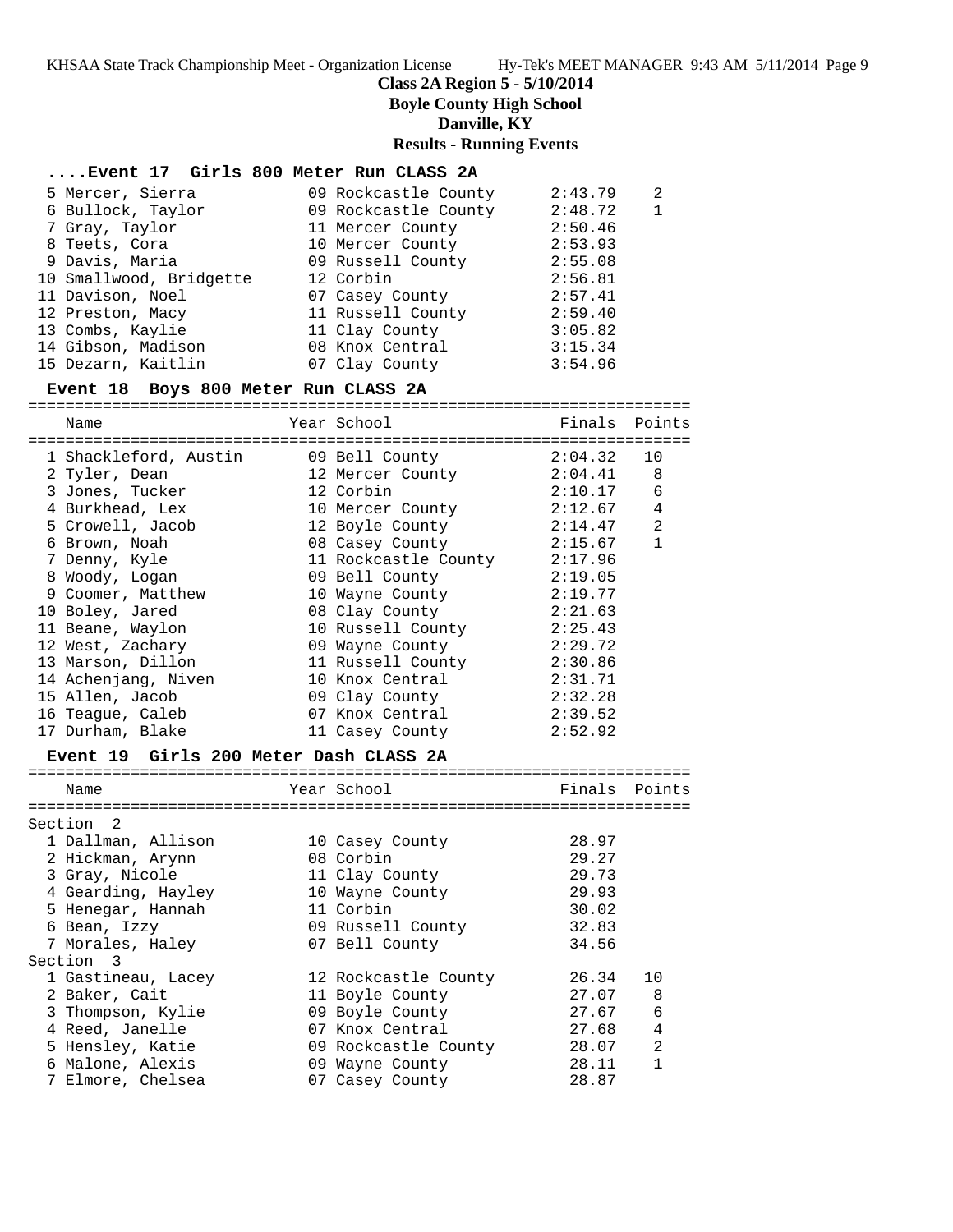**Class 2A Region 5 - 5/10/2014**

**Boyle County High School**

**Danville, KY**

**Results - Running Events**

| 8 Mollett, Anna<br>Event 20 Boys 200 Meter Dash CLASS 2A | Event 19 Girls 200 Meter Dash CLASS 2A<br>11 Mercer County | 29.11    |                |
|----------------------------------------------------------|------------------------------------------------------------|----------|----------------|
| Name                                                     | Year School                                                |          | Finals Points  |
|                                                          |                                                            |          |                |
| Section 1                                                |                                                            |          |                |
| 1 Anderson, Bryce                                        | 11 Russell County                                          | 24.91    |                |
| 2 Clark, Johnny                                          | 11 Knox Central                                            | 24.96    |                |
| 3 McGinnis, Josh                                         | 11 Wayne County                                            | 25.15    |                |
| 4 Langford, Tyler                                        | 11 Rockcastle County 25.35                                 |          |                |
| 5 Rowe, Dalton                                           | 09 Rockcastle County 25.70                                 |          |                |
| 6 Underwood, Devin                                       | 10 Garrard County                                          | 28.05    |                |
| 7 Turner, Chase                                          | 09 Garrard County                                          | 28.44    |                |
| Section 2                                                |                                                            |          |                |
| 1 Waddle, Taylor                                         | 12 Corbin                                                  | 22.83    | 10             |
| 2 Moore, Chase                                           | 10 Mercer County                                           | 22.91    | 8              |
| 3 Hopper, Kenny                                          | 11 Corbin                                                  | 23.28    | 6              |
| 4 Leigh, Zach                                            | 11 Boyle County                                            | 23.98    | $\overline{4}$ |
| 5 Robinson, Frankie                                      | 10 Knox Central                                            | 24.23    | 2              |
| 6 Henson, Phillip                                        | 12 Clay County                                             | 24.58    | $\mathbf{1}$   |
| 7 Ratcliff, Jordan                                       | 11 Russell County                                          | 25.11    |                |
| 8 Durham, Blake                                          | 11 Casey County                                            | 25.73    |                |
| Event 21 Girls 3200 Meter Run CLASS 2A                   |                                                            |          |                |
|                                                          |                                                            |          |                |
| Name                                                     | Year School                                                |          | Finals Points  |
|                                                          |                                                            |          |                |
| Section 1                                                |                                                            |          |                |
| 1 Brown, Kelly                                           | 12 Bell County                                             | 13:02.47 | 10             |
| 2 Elliott, Sabrina                                       | 12 Knox Central                                            | 13:12.21 | 8              |
| 3 Coffey, Nikki                                          | 11 Boyle County                                            | 13:31.03 | 6              |
| 4 Helton, Resse                                          | 08 Corbin                                                  | 13:52.66 | $\overline{4}$ |
| 5 Kvist-Ibsen, Anna                                      | 11 Boyle County                                            | 13:54.05 | 2              |
| 6 Davison, Breanna                                       | 07 Casey County                                            | 14:04.18 | $\mathbf{1}$   |
|                                                          | 7 Sheffield, Kensie 67 Rockcastle County                   | 14:10.50 |                |
| 8 Prewitt, Lanna                                         | 09 Rockcastle County                                       | 14:10.61 |                |
| -- Vaughn, Jenna                                         | 07 Casey County                                            | DNF      |                |
| Event 22 Boys 3200 Meter Run CLASS 2A                    |                                                            |          |                |
| Name                                                     | Year School                                                | Finals   | Points         |
|                                                          |                                                            |          |                |
| 1 Grecco, Cole                                           | 12 Garrard County                                          | 10:43.42 | 10             |
| 2 Anderson, Austin                                       | 11 Boyle County                                            | 10:46.83 | 8              |
| 3 Napier, Donovan                                        | 11 Bell County                                             | 10:56.07 | 6              |
| 4 Edwards, Chase                                         | 09 Mercer County                                           | 11:08.55 | 4              |
| 5 Miracle, Mitchell                                      | 08 Bell County                                             | 11:15.18 | 2              |
| 6 Tucker, Zachary                                        | 09 Wayne County                                            | 11:18.91 | $\mathbf{1}$   |
| 7 Whitsell, Taylor                                       | 09 Boyle County                                            | 11:48.30 |                |
| 8 Ferrell, Tyler                                         | 09 Clay County                                             | 12:18.80 |                |
| 9 Isaacs, Grant                                          | 08 Rockcastle County                                       | 12:44.38 |                |
| 10 Hinkle, Tyler                                         | 10 Corbin                                                  | 12:54.76 |                |
| 11 Oakley, Porter                                        | 08 Corbin                                                  | 12:59.45 |                |
|                                                          |                                                            |          |                |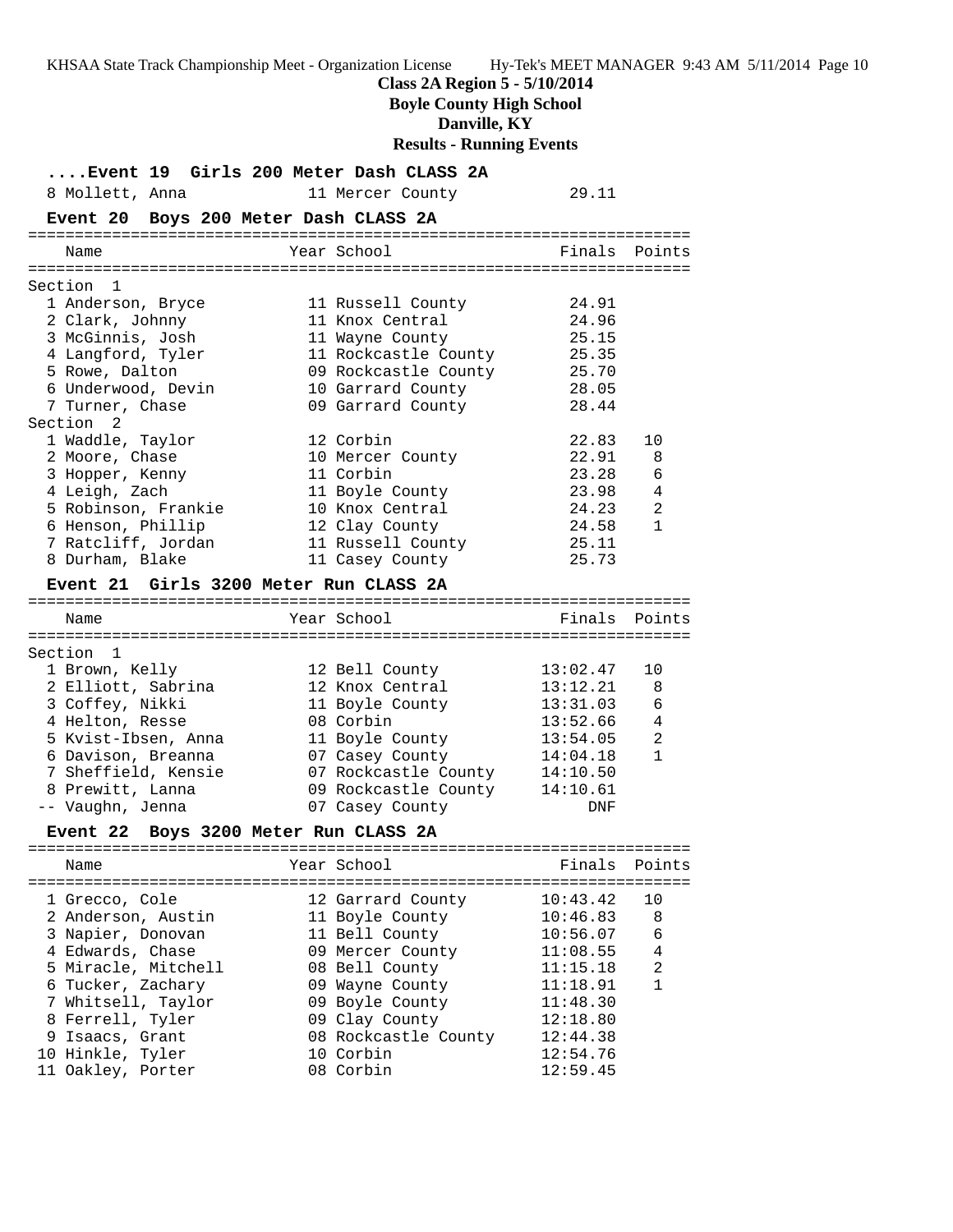**Class 2A Region 5 - 5/10/2014**

**Boyle County High School**

**Danville, KY**

**Results - Running Events**

|                   | Event 22 Boys 3200 Meter Run CLASS 2A |          |
|-------------------|---------------------------------------|----------|
| 12 Teaque, Caleb  | 07 Knox Central                       | 13:17.87 |
| 13 Fugate, Jesse  | 11 Knox Central                       | 15:32.15 |
| -- Brown, Noah    | 08 Casey County                       | DNF.     |
| -- Hacker, Tanner | 12 Clay County                        | DNF.     |

#### **Event 23 Girls 4x400 Meter Relay CLASS 2A**

======================================================================= School **Finals Points** ======================================================================= 1 Russell County 4:20.70 10 1) Phillips, Bailey 11 2) Feldhaus, Claire 09 3) Coffey, Kaitlin 09  $\hskip1cm 4$ ) Bean, Bailey 12 5) Conover, Caitlin 10 (6) Davis, Maria 09 2 Boyle County 4:21.96 8 1) Baker, Cait 11 2) Carter, Breanna 11 3) Robertson, Hannah 12 4) Harris, Emmie 09 5) Coffey, Nikki 11 6) Thompson, Kylie 09 7) Hester, Holli 12 (8) 3 Corbin 4:29.31 6 1) Hickman, Danielle 10 2) Martin, Hailey 09 3) Waddle, Kaitlyn 11 4) Hickman, Karlee 07 5) Hickman, Arynn 08 6) Smith, Breanna 09 4 Mercer County 4:30.56 4 1) Brown, Gentry 12 2) Taylor, Janelle 08 3) Harder, Bailey 10 (4) Mollett, Anna 11 5) Gray, Taylor 11 6) Teets, Cora 10 5 Rockcastle County 4:34.14 2 1) Bullock, Taylor 09 2) Gastineau, Lacey 12 3) McKinney, Ashley 10  $\hskip 1.6cm 4$ ) Mercer, Sierra 09 5) Lawson, Arie-anna 09 6) Hensley, Katie 09 7) Mercer, Jennifer 09 8) Allen, Alyssa 12 6 Casey County 4:37.22 1 1) Cochran, Tiara 11 2) Elmore, Chelsea 07 3) Vaughn, Jenna 07 4) Miller, Lakken 11 5) Davison, Noel 07 6) Dallman, Allison 10 7) Davison, Breanna 07 8) Lynn, Haley 09 7 Bell County 5:03.14 1) Brown, Kelly 12 2) Brock, Alex 09 3) Johnson, Katrina 10 4) Howard, Allison 10 5) Mason, Kaite 11 6) Bingham, Taylor 11 7) Welch, Rebecca 11 and 8) Fultz, Jeana 07 **Event 24 Boys 4x400 Meter Relay CLASS 2A** ======================================================================= School **Finals** Points **Points** ======================================================================= Section 2 1 Mercer County 3:36.05 10 1) Moore, Chase 10 2) Tyler, Dean 12 3) Johnston, Justin 12 4) Sparrow, Austin 11 5) Burkhead, Lex 10 (6) Steele, Daniel 12 7) Ford, Kobe 10 8) Dean, Garrett 09 2 Boyle County 3:38.00 8 1) Winter, Nathan 11 2) Stephens, JT 12